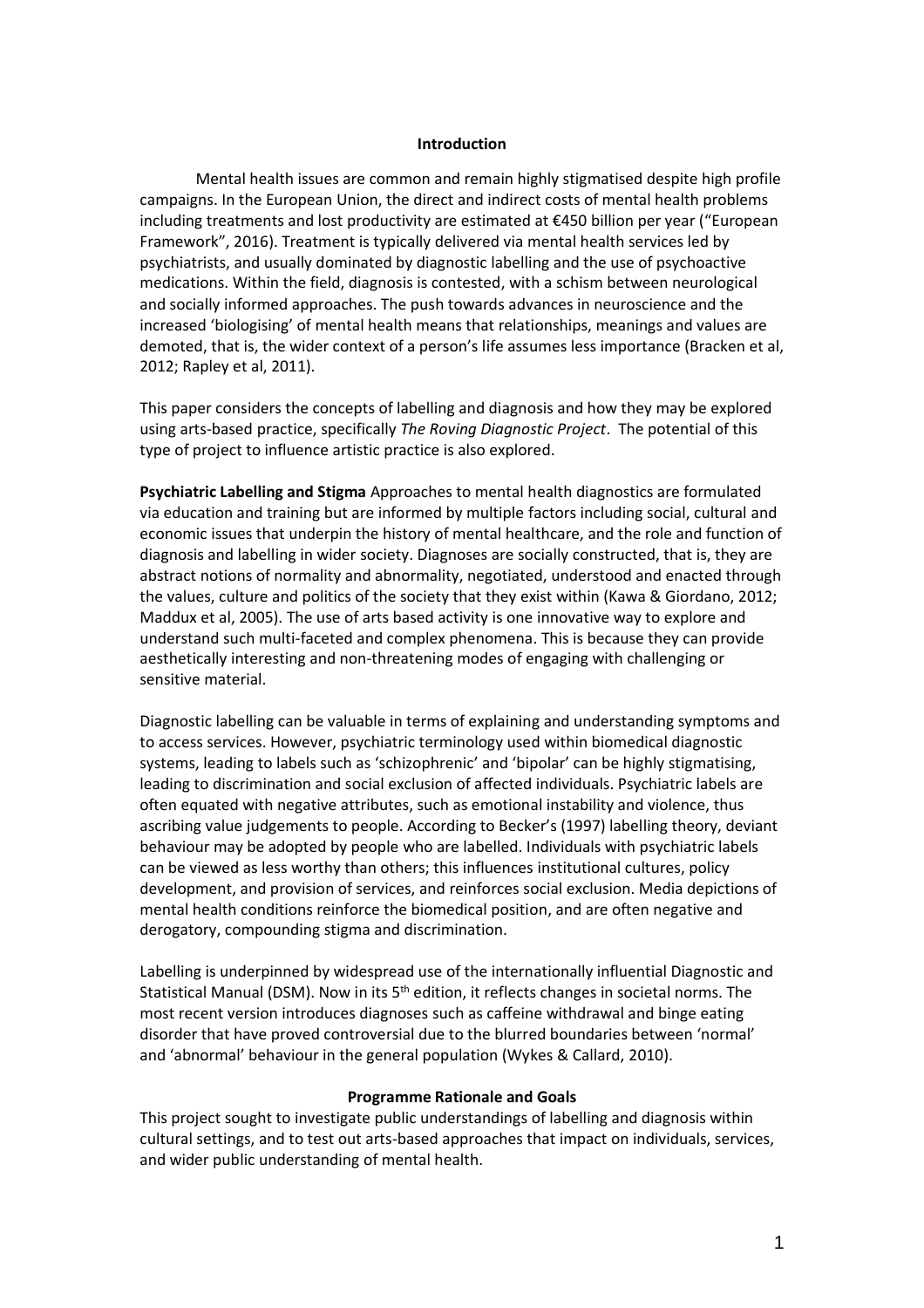**Art, Mental Health and Activism** An emerging body of research and activism, for example the Hearing Voices and Mad Studies networks, challenges the predominance of psychiatry and labelling in mental health. Integral to this is the foregrounding of patient or service user perspectives and peer support networks led by Experts by Experience (EbE). These organisations aim to effect political and societal change alongside nurturing individual health and wellbeing. This is in line with recommendations for socially inclusive, community based treatment and meaningful involvement of people who experience mental health problems (Callard & Rose, 2012). The recovery model is now widely promoted within the mental healthcare system. It emphasises personal agency, building opportunities beyond illness, and nurturing hopes and dreams for the future ("What is Recovery?", 2014).

This papers explores the impact of *The Roving Diagnostic Project,* devised by Daily Life Ltd, an arts charity, based in London. It is led by artistic director Bobby Baker, an acclaimed visual and performance artist. The organisation combines artistic activity with activism, working in partnership with Expert Artists who have lived experience of mental health problems. Daily Life Ltd provides a platform for Expert Artists to showcase their work and to challenge and to use art to change wider perceptions of mental health e.g. Tischler (2017).

**The Roving Diagnostic Unit** The Roving Diagnostic Unit (RDU) was a year-long project led by Daily Life Ltd and co-created with artists who have lived experience of mental health problems. It aimed to work with the public, artists and professionals to explore meanings of diagnosis and labelling. The approach aimed to widen access to, and deepen, participation in the arts for people who are excluded due to experiences of mental distress and to critically and imaginatively challenge biomedical understandings of mental health and mental illness.

Daily Life Ltd partnered with two cultural organisations for the RDU. These were William Morris gallery and Vestry House Museum, in Waltham Forest, London. A number of activities took place as part of RDU, firstly Expert-Artist led creative workshops at Vestry House museum. Secondly RDU tours took place as part of Walthamstow Garden Party (Summer 2016), and thirdly a Late event was held in Autumn 2016 at William Morris gallery. The latter two activities are the focus of this report.

### **Project Evaluation**

The evaluation aimed to explore the impact of The Roving Diagnostic Unit (RDU) to: assess the quality of engagement with Expert Artists, to gauge public understandings of psychiatric terminology, and to explore the use of interactive, creative activities that engage the public with mental health issues.

The project adopted a co-creative model to ensure full and meaningful engagement with those familiar with diagnosis and labelling; patients and mental health professionals. All materials were designed with a group of people who had lived experience of mental health issues and with mental health professionals.

Data was collected over a six-month period and included online surveys seeking feedback about the Late event, written feedback from the Walthamstow Summer Garden party, led by volunteers who were briefed beforehand, observation at the William Morris Gallery Late event, Expert Artist interviews, and online surveys for attendees at the Late event. One reminder was sent about the Late survey to attendees. Three out of four Expert Artists provided feedback on their experience of taking part in RDU. The 4th artist was unwell so could not participate. The audio-recorded interviews took place at Daily Life Ltd's studio. They were conducted by Daily Life Ltd staff and took the format of a debrief. The interviews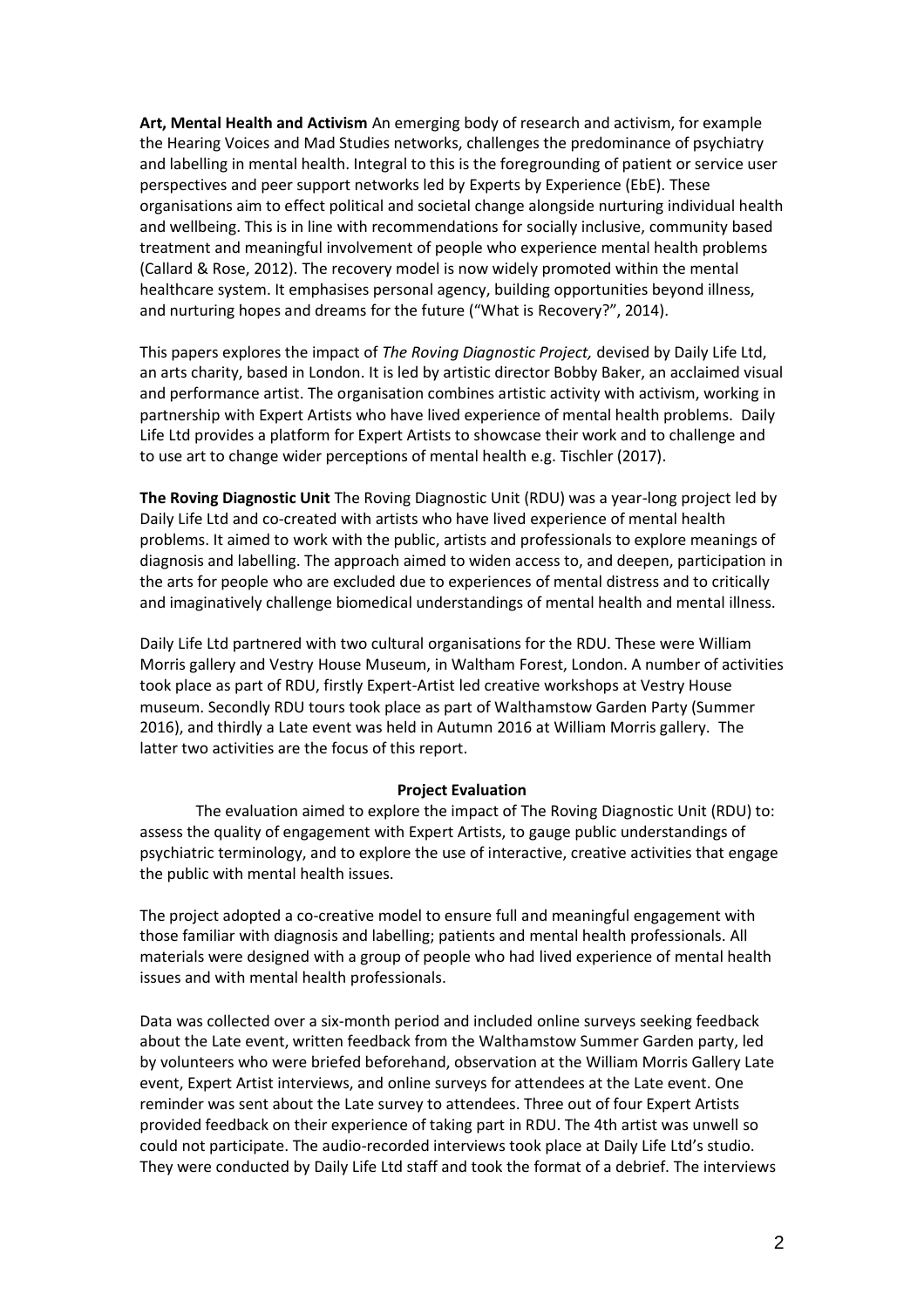were later transcribed and pseudonyms assigned. Where possible, participants are identified with a unique number/letter combination and verbatim quotes are reported in italics.

The Walthamstow Garden Party (1) is a free annual event hosted by Waltham Forest Council in East London, held over a weekend during summer, in the grounds of the William Morris gallery, in Lloyd Park. The event attracts over 30 000 visitors and includes 600+ music, arts and community activities, plus food and drink stalls.

Daily Life Ltd set up a stall at the Garden Party in an area designated 'The Island' which featured many community groups and charities. Passers-by were given verbal information about the tours and could take part in 'Fruit Cake' selfies, that is, making your own face from fruit. Four RDU tours were held during the garden party, after the team of Expert Artists identified several park features that could be 'diagnosed'. These included a lake, a tree, a flowerbed, and a public realm sculpture.

#### [insert image 1 about here].

Attendees signed up for the tours beforehand. Staff and volunteers advised them that the tours were a playful and interactive activity that aimed to explore mental health 'diagnosis'. Forms collected data from attendees before and during the tours. The 'before' questions focused on definitions of labelling and diagnosis, and expectations about the tour. The selfreport data recorded during the tours took the form of a 'mock' mental health questionnaire; this data was not part of the analysis. The participants supplied demographic data, and were asked whether their understanding of labelling and diagnosis had changed, and if so, how, and for any other comments on the activity. This data was included if both before and during the event forms were completed or part completed.

The Late event (2) was a free, curated evening of RDU activities. It was billed as a night of music, performance, poetry and participatory art that aimed to widen cultural participation whilst inspiring conversations about mental health. As the flyer stated: 'Join Bobby Baker and fellow artists in their epic quest to diagnose William Morris gallery'. The performances varied according to the artform and practice of the artists e.g. Bobby Baker presented a performance using props and costumes, set to music whilst sean burn used spoken word and audience participation in a workshop format.

One hundred and seventy-six people attended the event and eight Expert Artists led sessions during the evening. Examples of artists and activities were: sean burn – poetry workshop and performance; Sara Haq, Marie-Louise Plum and Kate Rolison - diagnostic expeditions of the William Morris gallery, using standardized psychiatric questions; Priya Mistry- a participatory art workshop making 'power pants' to help deal with everyday life; Dylan Tighe- solo musical performance.

**Analysis** Braun and Clarke's approach influenced the analysis of observational and textual data (Braun and Clarke, 2006). The approach was broadly inductive, that is, looking for ideas and themes that emerged during analysis, rather than imposing pre-conceived categories onto the data. Descriptive statistics were used for demographics and online survey data. Pseudonyms are used to preserve participant anonymity.

#### **Results**

**(1) Walthamstow Garden Party - RDU Tours** Thirty-four participants completed forms before and during the tours. Of those who completed the demographic data, the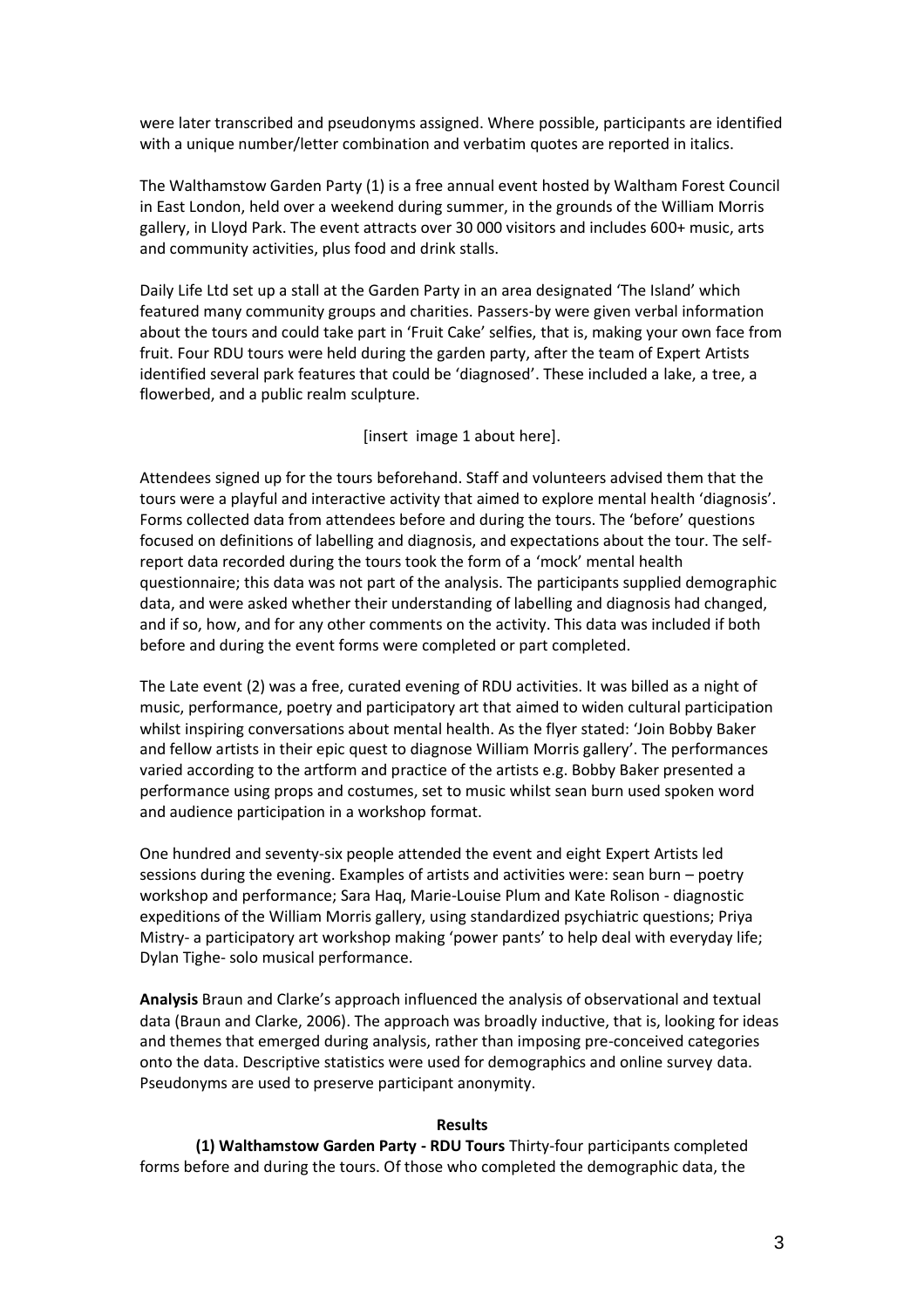average age was 36 (range: 19-64). Ten were male, 23 female, and 1 was defined as gender fluid. Fifteen lived in East London, 9 were from other parts of London, 4 from elsewhere in the UK, and one was from another part of Europe.

Participants completed a form asking about their understandings of labelling and diagnosis, 'diagnosing' objects in the park (using items adapted from standardized mental health questionnaires), and reflecting on doing this exercise. They gave standard definitions of labelling and diagnosis prior to tours e.g. of labelling: '*naming something in order to make it less abstract and therefore more manageable*', and of diagnosis: *'establishing the reason behind a set of symptoms'*. Others indicated a value judgment, e.g. in relation to labelling '*restrictive categories'*, and of diagnosis '*diagnosis can be scary but can also enable people to understand why they're feeling what they're feeling'*.

Expectations regarding the event were varied. Most responses referred to learning something about mental health e.g. '*perhaps a conversation about mental health?* 7G. Others had less obvious or subtle expectations e.g. '*Looking at things with more colour, not black and white*'. Some participants indicated that they may not have known or understood the nature of the activity e.g. one stated '*to look at some trees'* 4R'.

In relation to perceptions of labelling and diagnosis, most participants who responded indicated a shift in their understanding. For example, some noted that they were more aware of stigma e.g. *'It brought others experience [of stigma] to the surface'*. Many referred to the fluid, subjective and sometimes contested nature of diagnosis, e.g. '*Diagnosis can be a waste of time if understanding, vocabulary and end goals are poorly formed'* 2G.

Similarly participants indicated that labels were subject to interpretation and multiple influences, for instance: *'Labels are loaded, individuals are infinitely complex'* 2R It was evident that tour discussions had acted as a stimulus for engagement with mental health issues. For example: *'everyone swims serenely on top of the pond, much like a swan. Who can see what goes on underneath??* 12R. Some had negative comments, for instance: *'Took me a while to take this seriously as we were assessing a pond 9R.*

**(2i) Late event-survey** Seventeen attendees replied to an online survey, 11 females and 6 males. This asked about motivation for attending, their preferred activities and reflections on mental health content. Fifteen identified as British or White British, 1 as Irish and 1 as White (other). Eight were from London, 8 other UK, 1 did not answer. Participants were motivated to attend for a variety of reasons, the most common were knowing and supporting the work of Daily Life Ltd (3), fans of Bobby Baker's work (2), and professional or personal interest in mental health (2). In response to the question: How would you describe the RDU Late to someone who didn't attend? One said: *'An evening of art, madness and fun'.*

The RDU tours were noted to stimulate conversation about mental health, for example: *'the tours were really interesting and nuanced in a way I hadn't thought about mental health before'.*

**(2ii) Late event- observation** The event offered choices to visitors with regard to what to participate in and many parts of the venue were utilised. Some offered more interaction than others, in particular Priya Mistry's 'power pants' and sean burn's poetry workshop. Mistry's workshop was noted to mix outlandishness with craftsmanship and care 'that seemed to channel the spirit of William Morris'. Participants in this workshop appeared 'really engaged', transformed and empowered, their 'confidence visibly growing' e.g. they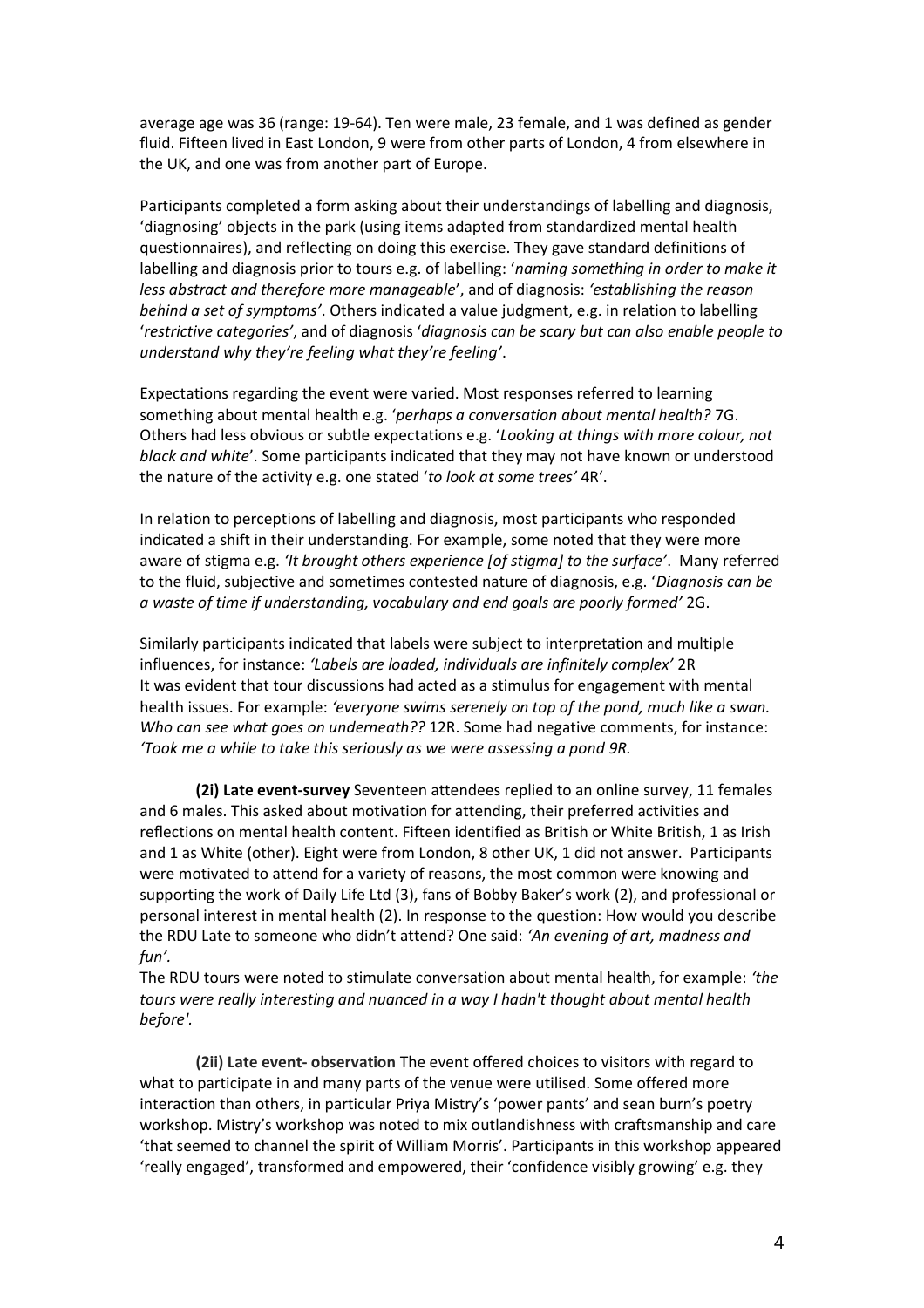were observed 'posing and dancing' and wearing their crafted 'power pants' around the gallery.

[Insert image 2 about here].

sean burn's workshop focused upon language and story-telling. The event was sociable yet felt confidential, almost like 'therapy' with participants sharing information about their own mental health and being invited to wear words e.g. fragile or agile to represent how they felt. This was noted to induce a sense of anxiety. The activities were interspersed with introduction of factual material e.g. being transgender is considered a mental illness.

The RDU tours utilised gallery objects e.g. reels of thread (Silks from Merton Abbey) in a cabinet to challenge ideas about diagnosis. The objectification of ideas about mental health gave permission for participants to express ideas and opinions without revealing personal information. The tour guides shared information about mental illness and its treatment. It was noted that this might have broken the narrative.

Dylan Tighe's performance in the Story Lounge was notable e.g. 'no one left or checked their phones'. The audience were hushed and respectful gathered before him. The acoustics of the space enabled the sound to travel across the room and down the spiral staircase, demonstrating a harmony of space and sound: 'it saturated the rooms with a melancholy atmosphere'.

**Expert Artist Feedback** A number of themes were identified across the interviews. These were: i: Collaboration and its Challenges, ii: Personal Impact and Professional Progression and iii: Feeling Valued.

Artists noted that the opportunity to collaborate brought benefits e.g. *I've grown so much this year. Just working with others and being a bit calmer and more measured* (Sally).

The project was described as 'fun' and an antidote to negative emotions, e.g. *I was definitely feeling a bit angsty at the time and it just got out some catharsis* (Paula). She expressed feeling braver following the project: *Not being so scared and just going to things more.* It was evident that the artists felt supported by Daily Life Ltd. throughout. As one stated: *It's so clear you value the artists you work with as artists and for the work that they are making and trusting the perspective they bring into a piece of work will make it relevant.* (Laura)

#### **Discussion & Future Plans**

The evaluation found that the RDU was able to challenge perceptions about mental health problems e.g. that diagnosis can be thought of as dynamic and subjective, and to engage the public using a variety of playful and challenging creative activities. The findings reflect an appreciation for this type of event noted by the strong engagement of participants and their expression of views of the stigmatised topic of mental illness. This suggests that creative activities are a useful way to counteract negative perceptions that the public may hold about mental ill health. The artists involved indicated important benefits to their own mental health and welcomed opportunities to extend their working practice. Visitors to the Late, and the Garden Party indicated a shift in their views about labelling and diagnosis. Further research may usefully explore the use of participatory creative activities as a way of challenging diagnostic categories, and hence the dominance of the biomedical model. Care must also be taken to generate rich data to capture a more nuanced understanding of the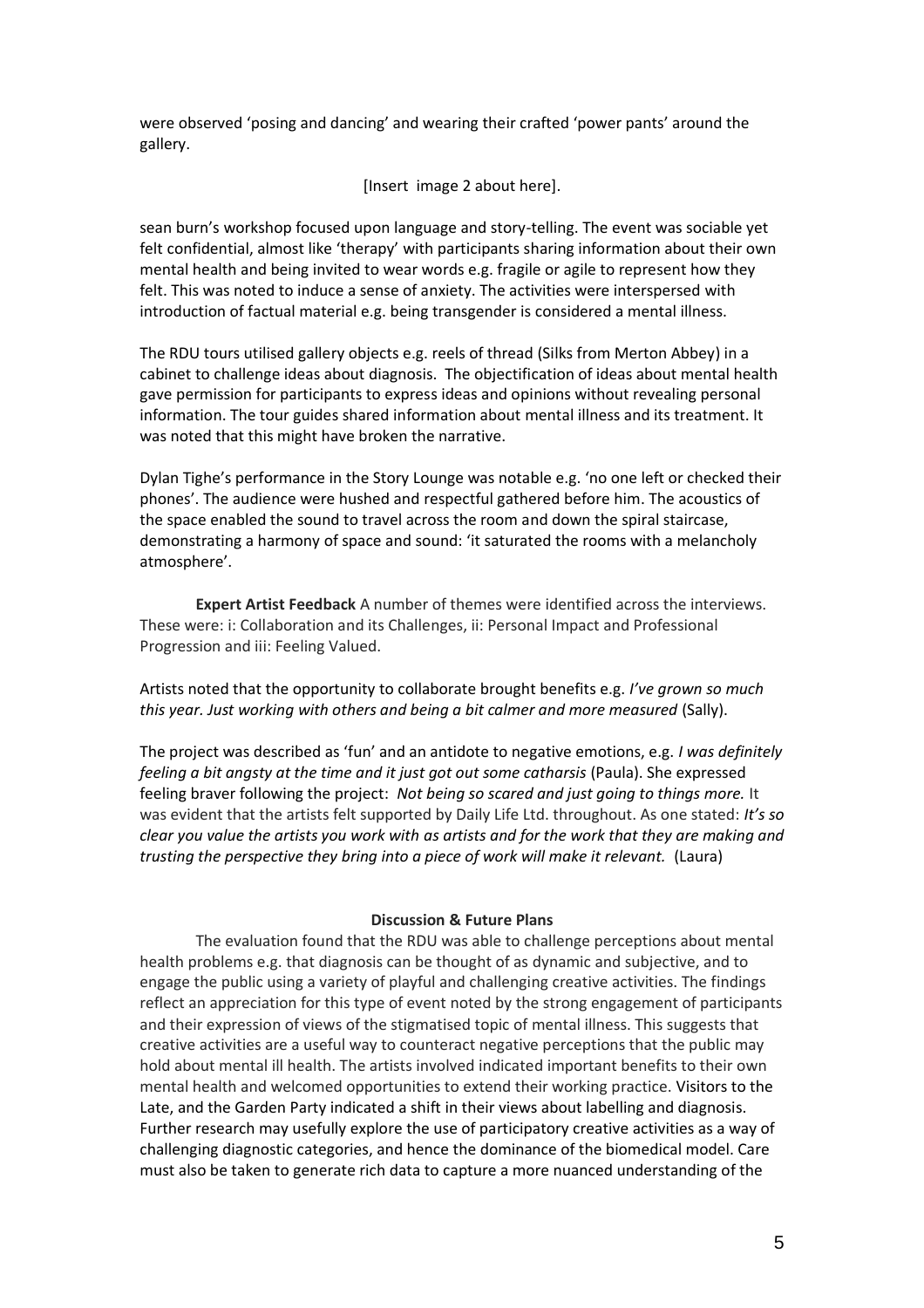impact of the project on participants and on concepts related to mental health. The use of paper-based and online surveys in the current study limited this.

The project was led by Expert Artists, that is, those labelled 'disordered'. Such an approach challenges the status quo and their feedback indicated that they felt valued, encouraged and motivated through participating in the project. Similar recovery-facilitating reports are made by mental health peer support workers (Repper & Carter, 2011). The model of co-created, Expert-led services signposts an effective way to redress imbalance, counter exclusion, and to provide opportunities and effective support for those marginalised by mental health issues.

The RDU represented a fun, interactive project that had a positive impact on visitors, participants and Expert-Artists. This occurred by combining inspiring conversations about mental health, challenging perceptions about diagnosis and labelling, and involving people in participative, creative activities. The Late event was successful in engaging visitors, artists and staff. The words fun, fascinating and insightful suggested that the project was enjoyable as well as educational. The use of free public museums and galleries highlights the role that community cultural venues can play in facilitating and showcasing socially engaged and high quality artistic performance, and in opening up to scrutiny e.g. in relation to how accessible they are, to those who may feel excluded due to mental ill health.

Art and mental health activities require careful planning, explanation and management as the subject matter remains sensitive and those with lived experience and others involved may require additional support to take part. In terms of future work, effective staffing, funded access (for disability), and mentoring are required to maximise the contributions of those experiencing mental health challenges. Equally building relationships with Expert Artists and cultural organisations is needed to ensure that project impacts are fully realised.

Future projects may usefully explore activities in other venues, with different artists and art forms, and with a broader cross section of the public.

# **Acknowledgments**

The Roving Diagnostic Unit was made possible with funding awarded by the Paul Hamlyn Foundation and the Wellcome Trust, and Arts Council England National Portfolio Organisation core funding.

#### **References**

Becker, H. (1997). Outsiders. Studies in Sociology of Deviance. NY: Simon and Schuster.

- Bracken, P., Thomas, P., Timimi, S., Asen, E., Behr, G. et al (2012). Psychiatry beyond the current paradigm. *British Journal of Psychiatry, 201*, 430-434. DOI: 10.1192/bjp.bp.112.109447.
- Braun, V. and Clarke, V. (2006). Using thematic analysis in psychology. *Qualitative Research in Psychology, 3*, 77-101.
- Callard, F. and Rose, D. (2012). The mental health strategy for Europe: Why service user leadership in research is indispensable*, Journal of Mental Health*, *21*, 219-226. DOI: 10.3109/09638237.2011.651661.